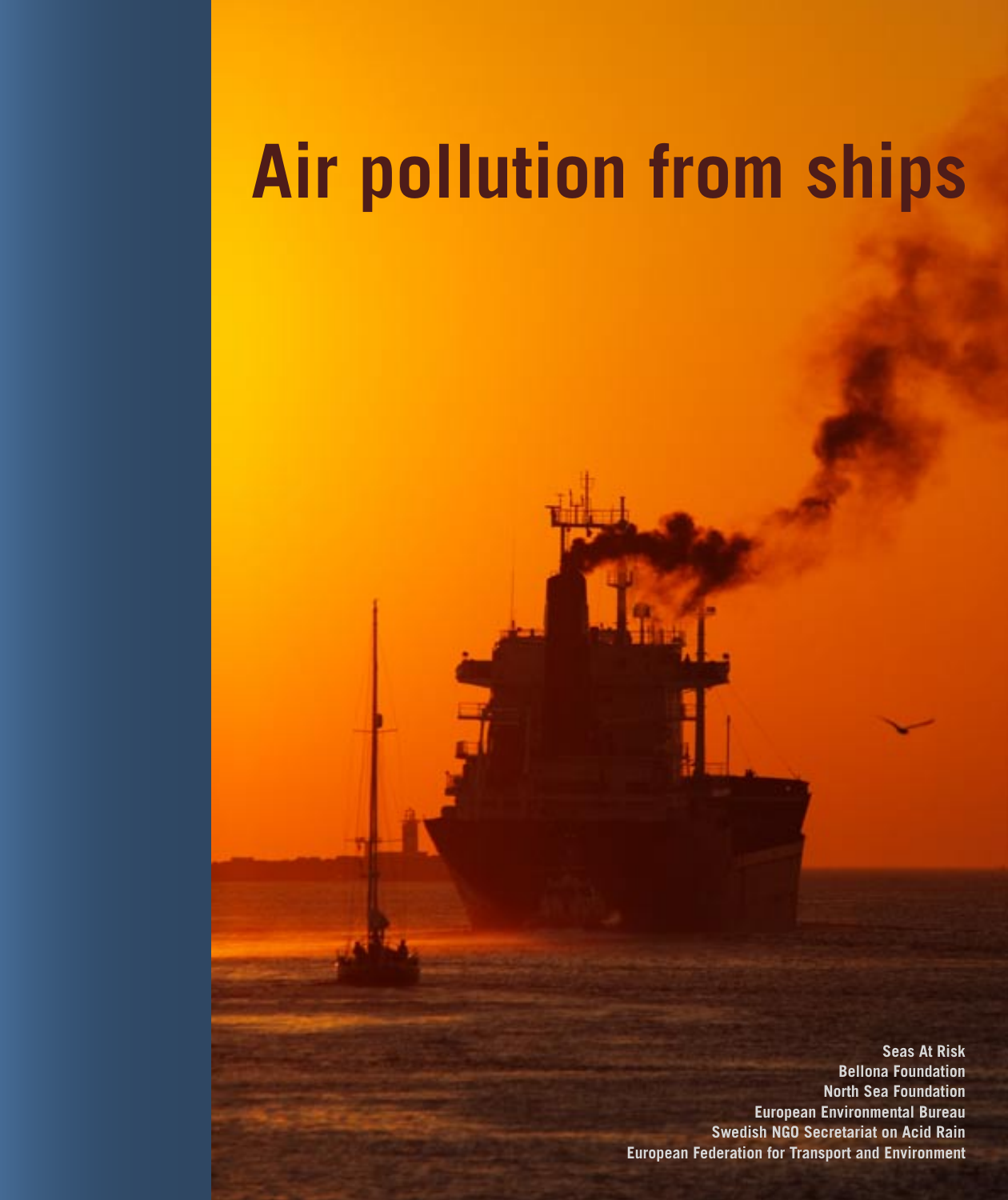Emissions from shipping contribute significantly to the concentrations and fallout of harmful air pollutants in Europe.

There are however technical means by which these pollutants could be cut by as much as 80–90 per cent, and very cost-effectively compared to achieving similar results by taking further measures for land-based sources.

Such reductions are needed to protect health and the environment, and to develop shipping as a more sustainable mode of transport.

hile pollutant emissions from land-based sources are gradually coming down, those from shipping show a continuous increase.

The emissions from ships engaged in international trade in the seas surrounding Europe - the Baltic Sea, the North Sea, the north-eastern part of the Atlantic, the Mediterranean and the Black Sea - were estimated at 2.3 million tonnes of sulphur dioxide  $(SO<sub>2</sub>)$ , 3.3 million tonnes of nitrogen oxides (NOx), and 250,000 tonnes of fine particles (PM) a year in 2000.

Under current legislation, it is expected that shipping emissions of  $SO_2$  and NOx will increase by 40–50 per cent up to 2020, as compared to 2000. In both cases, by 2020 the emissions from international shipping around



Europe are expected to equal or even surpass the total from all land-based sources in the 27 EU member states combined (see Figures 1 and 2).

It should be noted that these figures, high as they are, refer only to ships in international trade. They do not include emissions from shipping in countries' internal waterways or from ships plying harbours in the same country, which are given in the domestic statistics of each country.

However, if the recent international agreement (see pp.  $4-5$ ) on new  $SO<sub>2</sub>$  and NO<sub>x</sub> emission standards is implemented, by 2020 emissions of  $SO_2$  should come down significantly, while those of NO<sub>x</sub> would still increase, but not as much as was earlier anticipated.

#### **Global emissions**

With no change in international regulations, an Expert Group to the International Maritime Organization (IMO) predicted in autumn 2007 that today's total of 369 million tonnes of marine fuel consumption would rise to 486 million tonnes by 2020, of which 382 would be heavy fuel oil and 104 would be distillates.

Annual  $SO<sub>2</sub>$  emissions from ships were estimated at 16.2 million tonnes in 2006, rising to 22.7 million tonnes in 2020 under the "business-as-usual" scenario. Emissions of the greenhouse gas carbon dioxide  $(CO<sub>2</sub>)$ from ships were estimated at 1,120 million tonnes per year, rising to 1,475 million tonnes in 2020.

IMO = Expected outcome from implementing the preliminary IMO-agreement from April 2008



2010

2015

2020

2005

2000

3,000

 $\Omega$ 

EU27 = Emissions from land-based sources in all EU countries (incl. domestic shipping) Sea = Emissions from international shipping in European sea areas.<br>TSAP = Target in line with the EU Thematic Strategy on Air Pollution from September 2005.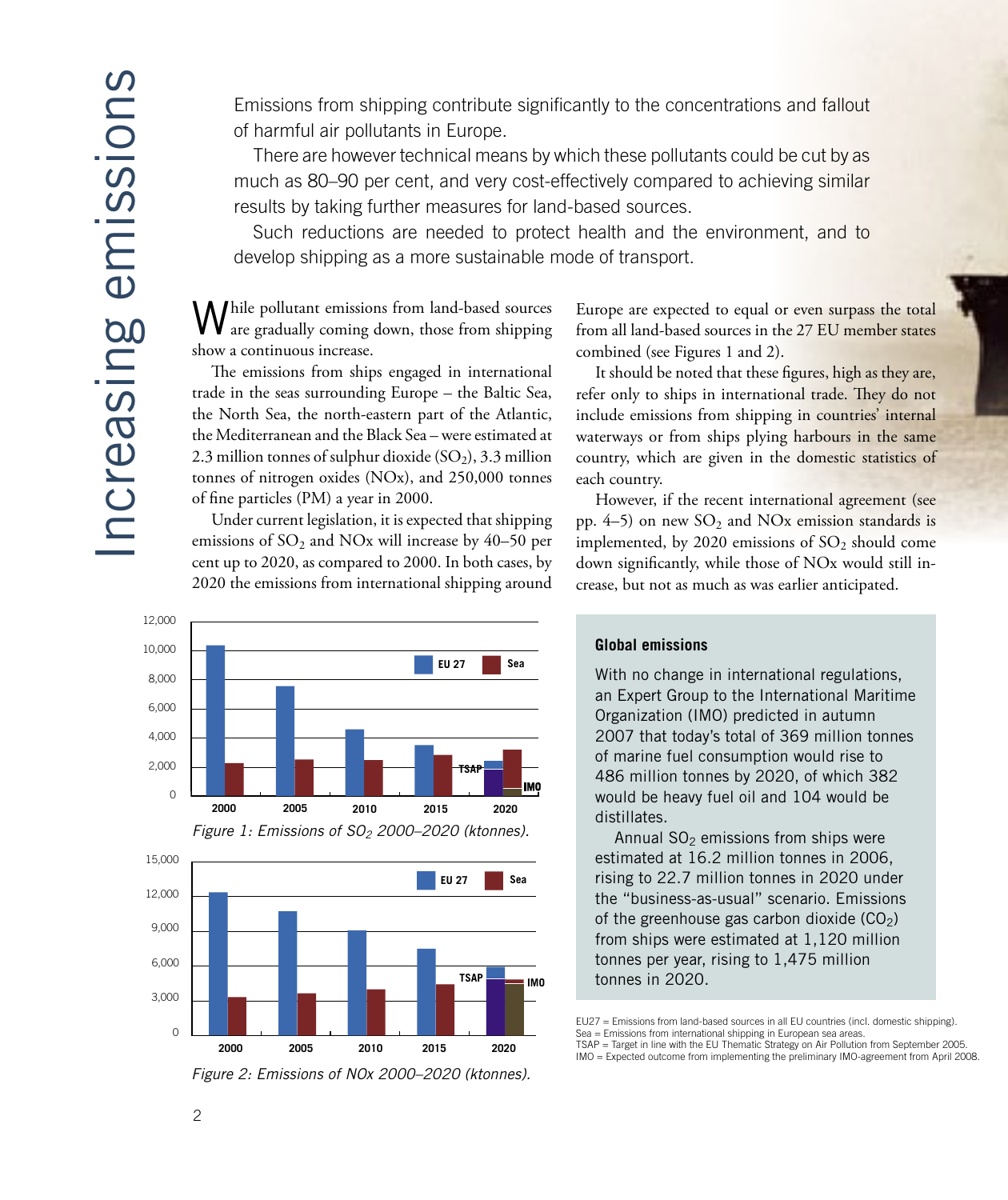Although most of the pollutants emitted by international shipping get deposited over the sea, it is the largest single source of acidifying and eutrophying fallout over many countries in Europe. It also contributes significantly to raising the levels of health-damaging fine particles and ozone.

#### **Health damage**

Smokestack emissions from international shipping kill approximately 60,000 people a year, including 27,000 in Europe, at an annual cost to society of more than 200 billion euro, according to a recent scientific study.

The researchers used global inventories of ships' emissions of SO2, NOx and PM for the year 2002. Through chemical reactions in the air,  $SO_2$  and  $NOx$  is converted into fine particles, sulphate and nitrate aerosols.

Tiny airborne particles are linked to premature deaths. The particles get into the lungs and are small enough to pass through tissues and enter the blood. They can then trigger inflammations which eventually cause heart and lung failures. Ship emissions may also contain carcinogenic particles.

More than two-thirds of ship emissions occur within 400 kilometres of land. It was found that health impacts were concentrated in coastal regions along major trade routes. East Asia and South Asia were the most heavily impacted, each representing about one-quarter of the global impact. One-third of all shipping deaths occurred in Europe, and about one-tenth in North America.

#### **Acidification, eutrophication, ozone...**

Since they cause acidification of soil and water, the emissions of  $SO<sub>2</sub>$  and NOx continue to be a serious problem in large parts of Europe. NOx also contributes to the formation of ground-level ozone, which damages vegetation as well as human health, and contributes to global warming. Moreover, NOx lead to eutrophication,

which negatively affects biodiversity both on land and in coastal waters.

*Acidification:* In 2000, the depositions of sulphur and nitrogen exceeded the critical loads for acidifying substances over 260,000 square kilometres (20%) of sensitive forest ecosystems in the EU.

*Eutrophication:* In 2000, the depositions of nitrogen in the EU exceeded the critical loads for eutrophication over more than 1 million square kilometres (70%) of sensitive terrestrial ecosystems.

*Ozone:* In 2000, approximately 800,000 square kilometres (60%) of the EU forest area were exposed to ozone concentrations exceeding the critical level.

| Table 1. Examples of countries where the proportion  |
|------------------------------------------------------|
| of air pollutant depositions of sulphur and nitrogen |
| oxides from shipping is most marked. Data for 2005.  |

|                | <b>Sulphur</b> | NOx-nitrogen |
|----------------|----------------|--------------|
| Denmark        | 45%            | 27%          |
| Sweden         | 23%            | 22%          |
| Netherlands    | 21%            | 18%          |
| <b>UK</b>      | 19%            | 19%          |
| Ireland        | 18%            | 20%          |
| France         | 12%            | 14%          |
| Finland        | 12%            | 14%          |
| <b>Belgium</b> | 12%            | 13%          |
| Italy          | 11%            | 17%          |
| Germany        | 10%            | 10%          |

Source: EMEP 2007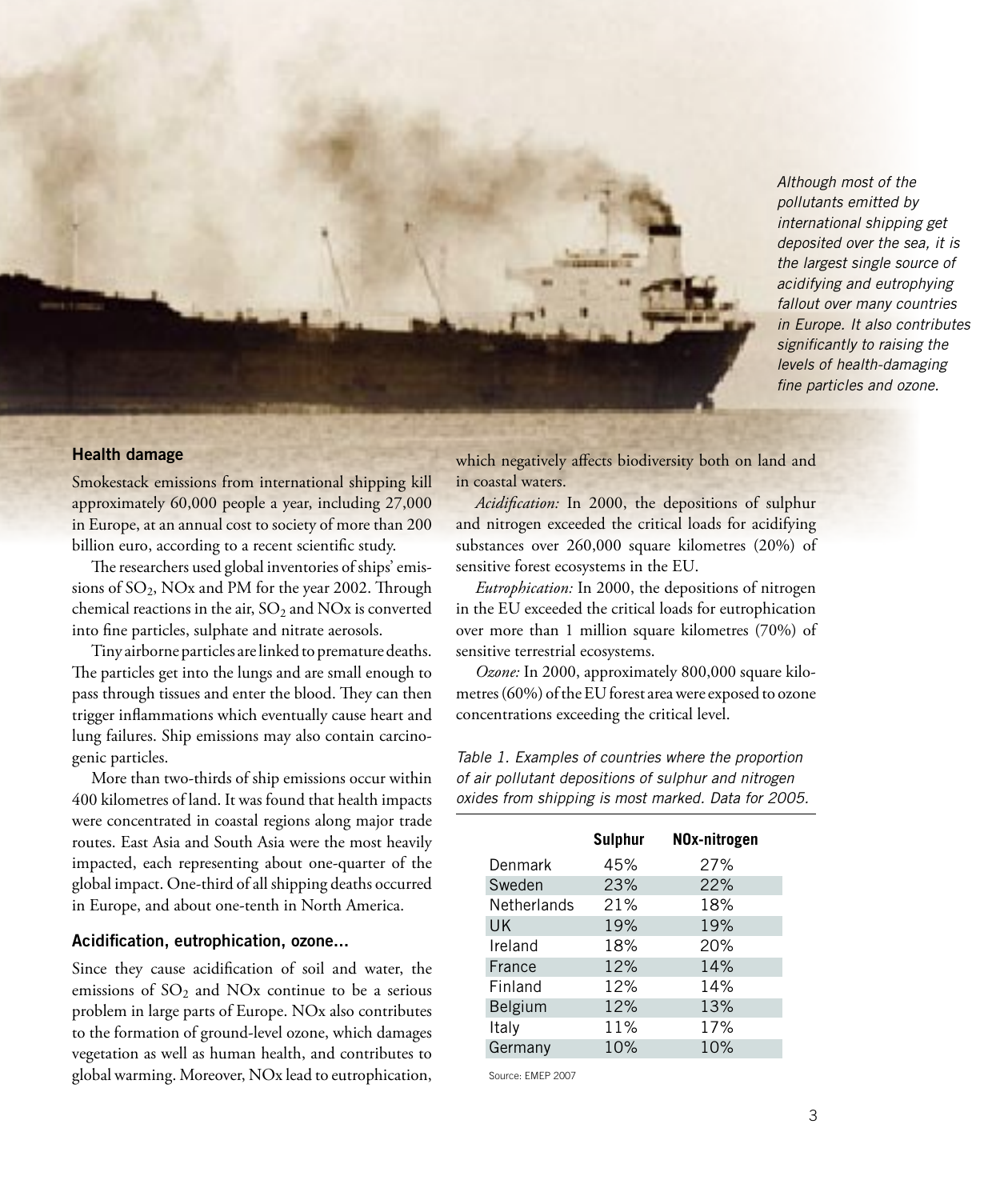Although some countries, such as Sweden and Norway, have taken steps to attack the problem of ships' emissions independently, on the whole little has been done about it.

#### **IMO**

Shipping being largely an international business, it would be logical to try and bring about global agreement for control of its emissions, and such attempts have been made in the Marine Environment Protection Committee (MEPC) of the UN International Maritime Organization (IMO).

After years of negotiation, agreement was reached in 1997 on an air-pollution annex to the IMO's MARPOL Convention – Annex VI, which came into force in 2005. It includes a global cap of 4.5% on the sulphur content of fuel oil, and contains provisions allowing for special emission control areas (ECAs) to be established with more stringent control on sulphur emissions.

In these areas, the sulphur content of fuel used onboard ships must not exceed 1.5%. Alternatively, ships must fit an exhaust gas cleaning system or use other methods to limit their  $SO_2$  emissions. The Baltic Sea was the first to ECA to enter into force in 2006, followed by the North Sea in 2007. Annex VI also sets limits on the emissions of NOx from new ship engines, but these standards are so weak that in practice they do not have any appreciable effect.

During negotiations on the revision of Annex VI, a deal was reached by IMO's member states at an MEPC meeting in April 2008. According to this, the sulphur content of all marine fuels will be capped at 0.5% worldwide from 2020. In a first step, the global cap should be lowered to 3.5% as from 2012. The ECAs will face a stricter limit of 1.0% in 2010 and 0.1% in 2015.

There was also agreement on nitrogen oxide (NOx) emission standards for new ship engines in two steps. In the first step, emissions would be cut by 16–22% by 2011 relative to 2000, and in the second step by 80% by 2016. The latter (longer-term) limit would only apply in the specially designated ECAs, however. As regards existing engines, no significant reductions are expected



By fitting SCR to all its engines, the emissions of nitrogen oxides from Viking Line's MS Cinderella are cut by 97%, down to 0.4 g/kWh. MS Cinderella also uses lowsulphur (< 0.5%) fuel, and is in Stockholm connected to shore-side power.

The freighter MS Cellus emits 90 per equivalent standard ship. It is equipp low-sulphur fuel oil.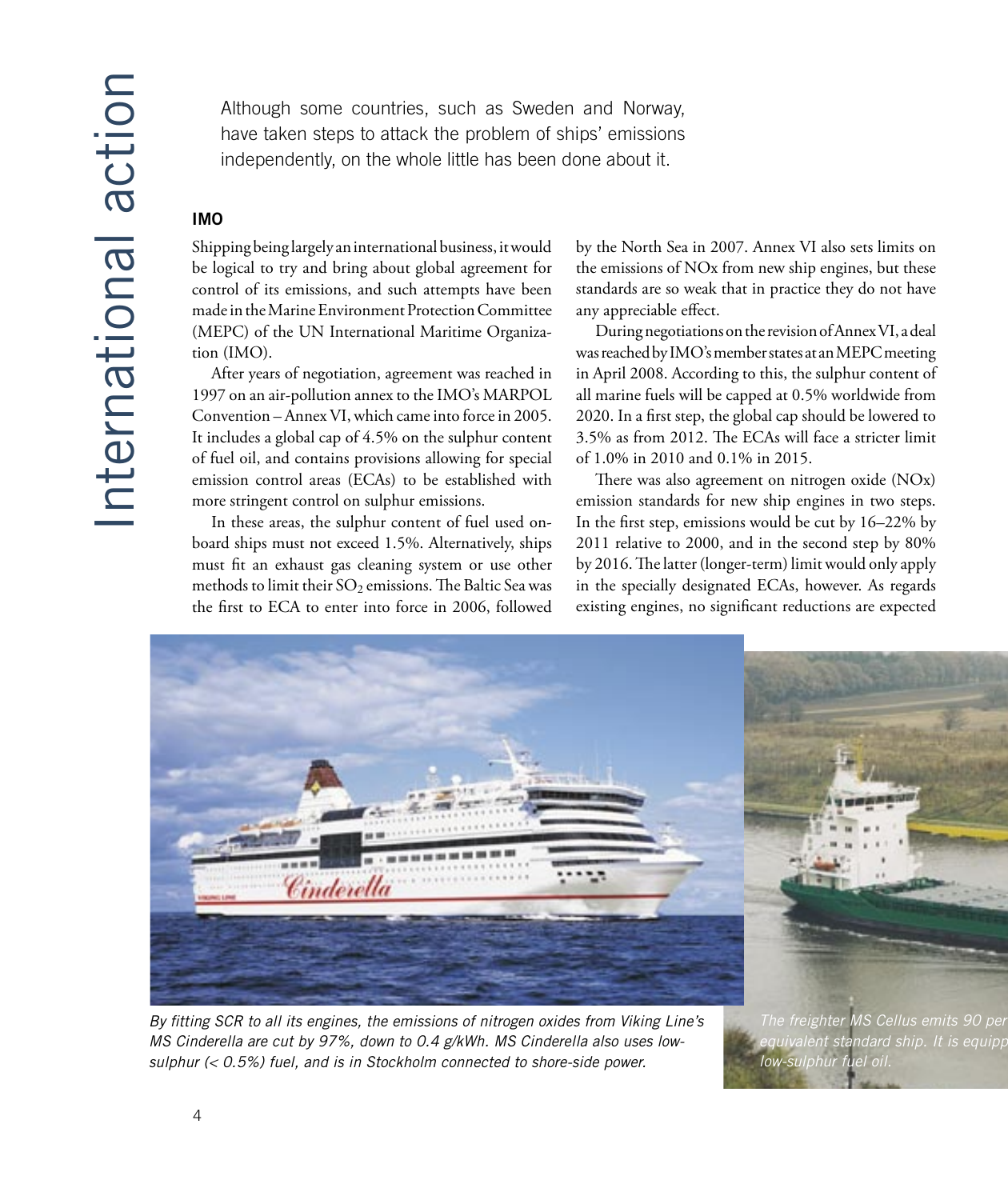– it was agreed that some of the largest existing engines from the period 1990–1999 should be fitted with an emission-reducing "kit" that is expected to reduce NOx emissions by 10–20 per cent.

The agreement must be finally approved at the MEPC's plenary body meeting in October 2008. It will then go into effect by March 2010.

#### **EU**

Although it has long been held within the European Union that shipping is a matter for the IMO, the Commission has recently been investigating the economic, legal, environmental, and practical implications of co-ordinated EU action for reducing the emissions of air pollutants from ships. This initiative was partly spurred by the EU directive on national emission ceilings requiring the Commission to present a programme of action for reducing emissions from international maritime traffic.

A directive regulating the sulphur content of marine fuels was adopted in 2005, largely confirming the global Annex VI standards, but also setting a 1.5% limit for all passenger ferries in the EU, and a 0.1% limit for vessels at berth. The directive is to be reviewed in 2008. There are no EU standards for NOx or PM emissions from sea-going ships.

#### Cost-effective measures

The costs of typical measures for reducing the emissions of  $SO_2$  from ships range from 0.3 to 2.5  $\epsilon$ /kg and of NOx from 0.01 to 0.6 €/kg. The measures required to further reduce emissions of the same pollutants from sources on land would generally cost more, and in some cases much more.

One reason for costs at sea being lower is that the easiest and least expensive measures have already been taken ashore, but not yet at sea.

The cost-effectiveness of abatements at sea has been studied by IIASA, the International Institute for Applied Systems Analysis, both with regard to the EU directive on national emission ceilings and the thematic strategy on air pollution.

Their analyses clearly show that by combining measures for shipping and land-based sources, the health and environmental targets could be attained at a considerably reduced cost. Alternatively, significantly improved health and environmental protection could be achieved at the same cost.



cent less NOx and 80 per cent less sulphur dioxide than an ed with an SCR flue gas emission control system and uses

#### **Benefits outweigh costs**

Many benefits of reduced emissions cannot be quantified in monetary terms. However, using figures from the US Environmental Protection Agency for the value of a statistical life, the annual cost to society of the 60,000 or so annual deaths caused by shipping in 2002 is over 200 billion euro per year.

Clearly the cost to society of taking no action to reduce air pollutant emissions from ships is much higher than the cost of implementing control measures (e.g. a global 0.5% sulphur distillate fuel requirement) and the benefits of reduced emissions greatly exceed the costs.

Of course, there are other likely health impacts from shipping emissions that are not accounted for by looking only at premature mortality, such as nonfatal heart attacks, lung disease, asthma, hospital visits and lost work days, as well as a wide variety of environmental impacts.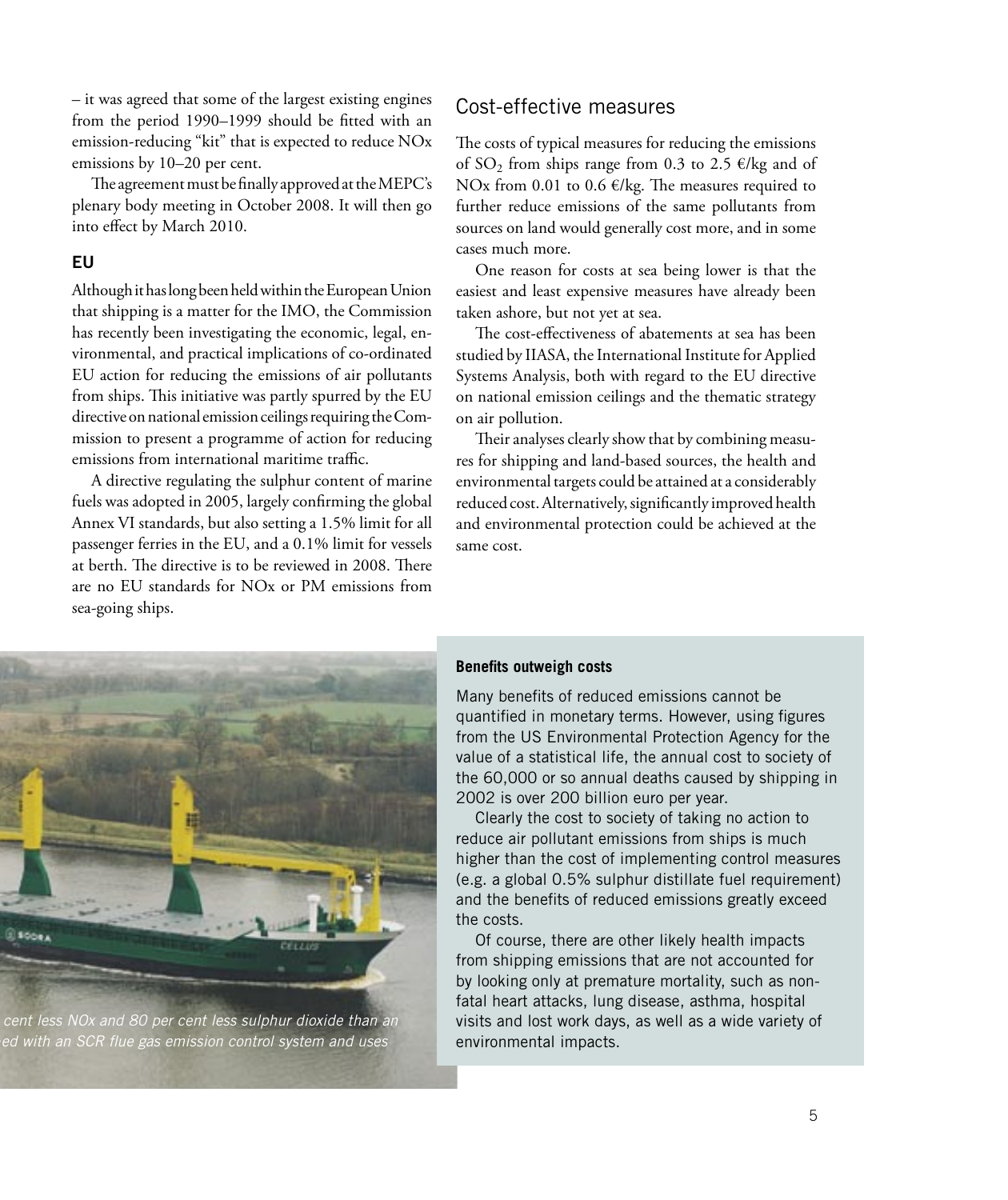The technology already exists for cost-effective reduction of the emissions of  $SO<sub>2</sub>$ , NOx and PM from ships.

#### Sulphur dioxide

Low-sulphur fuel. Sea-going ships burn extremely dirty fuels that contain on average  $2.5-3\%$  sulphur – almost 3,000 times the sulphur content of road diesel fuel in Europe. Emissions are directly proportional to the sulphur content of the fuel, and the simplest way of reducing them is to use fuel oil with a low sulphur content.

Because of its higher quality, low-sulphur distillate fuel has the advantage of making for smoother engine running, with less risk of operating problems and less maintenance costs. It also significantly reduces emissions of PM and several other harmful substances.

Scrubbers. A possible alternative option is to install flue gas cleaning, or scrubbers. This is a relatively new technology, and trials are ongoing. There are still some questions regarding e.g. abatement efficiency, use in harbour areas, and waste production and handling.

#### Nitrogen oxides

Internal Engine Modifications (IEM), Exhaust Gas Recirculation (EGR) and water injection are different techniques for preventing the formation of NOx during combustion. The potential for emission reduction is around 30–50%, the highest for water injection.

HAM, Humid Air Motor, prevents NOx-formation during combustion by adding water vapour to the combustion air. The method is able to reduce NOx by 70-85%.

Selective Catalytic Reduction, SCR, is a system for after-treatment of exhaust gases. It can reduce emissions of NO<sub>x</sub> by more than 90%, and operates better with low-sulphur fuel oil. There are now around 100 ships fitted with SCR – many of them are frequent callers at Swedish ports.

#### **Gas engines**

Ship engines can also operate on natural gas (LNG) and in this way reduce  $SO_2$  emissions to almost zero since there is no sulphur in LNG. Emissions of NO<sub>x</sub> and PM are also significantly reduced, by 80% or more.

#### **Shore-side electricity**

While docked at the port, ships shut off their propulsion engines, but use their auxiliary engines to power refrigeration, lights, pumps and other equipment. If ships connect to a shore-side power supply instead, emissions of SO<sub>2</sub>, NO<sub>x</sub> and PM can be cut by 90% or more.

#### **Alternative energy sources**

The use of fossil fuel must come down. Experiments with wind power (SkySails) and fuel cells are ongoing. Small craft operate on solar power and scaling this technology up is a challenge for the shipping industry.

In the EU, the maximum allowed sulphur content in light fuel oil is 0.1%, and in heavy fuel oil it is 1%. Any new large combustion plants (i.e. with a thermal capacity of more than 50 megawatts) built after 2003 must keep their SO<sub>2</sub> emissions below levels equivalent to maximum sulphur contents in fuel oil of between 0.1 and 0.5%. The bigger the plant, the stricter the emission limit value.

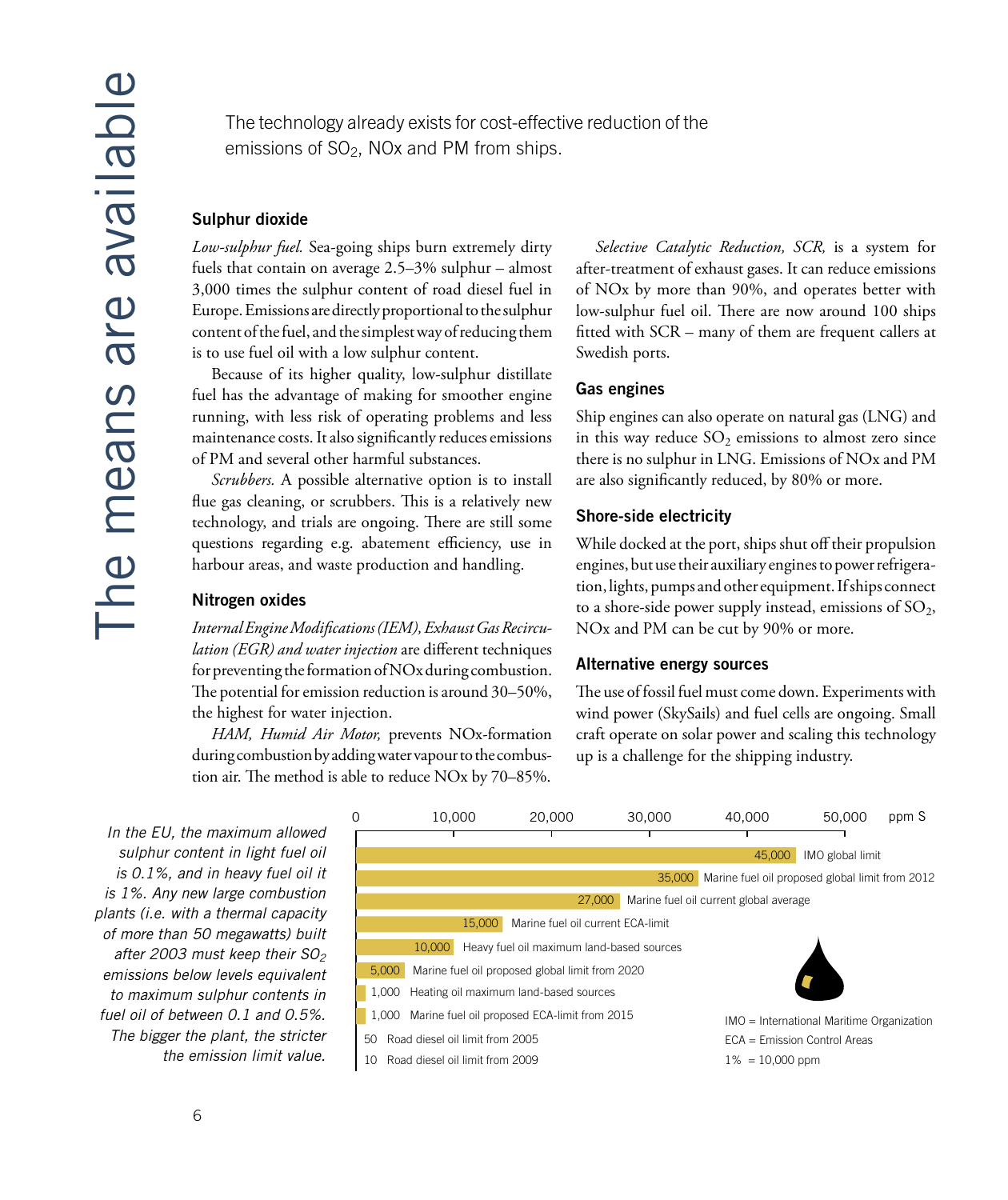

Six environmental organizations – the European Environmental Bureau, European Federation for Transport and Environment, Seas At Risk, North Sea Foundation, Bellona Foundation, and the Swedish NGO Secretariat on Acid Rain – have jointly worked out a series of recommendations for action to be taken.

## **What the EU and its member states should do**

As regards global action under the International Maritime Organization, the EU and its member states should:

- Ensure the adoption and implementation of a revised MARPOL Annex VI in line with the agreement reached by MEPC in April 2008.
- Make every effort to markedly strengthen the weak emission standards for NOx in Annex VI, both for existing and new ships.

To speed up the introduction of low-sulphur fuel and cleaner ships, regulation should be complemented by market-based instruments that apply fair and efficient Community pricing principles to the marine sector. The EU and its member states should:

- Expand the Emission Control Areas (ECAs) to include all European sea areas. Currently only the Baltic Sea and the North Sea have ECA status. There is an urgent need for the northeastern Atlantic, the Mediterranean, and the Black Sea to also become ECAs.
- Ensure reductions of  $SO<sub>2</sub>$  and PM by revising directive 2005/33 on the sulphur content of fuels. The maximum permitted sulphur content for marine fuels used by ships in the Exclusive Economic Zones (or at least in territorial waters) should initially be set at 0.5%, and should be applied in all Community sea areas. In a second stage the sulphur limit should be lowered to 0.1%.
- Cut emissions of NOx by establishing mandatory NOx emission standards for ships entering EU ports.

• Adopt an EU directive to regulate the quality of marine fuels.

Since the EU legislative process is likely to take some years, and will probably only tackle parts of the problem, charges should be imposed that are differentiated for environmental effect and apply impartially to all vessels.

• Adopt an EU directive that makes all member states introduce charges that are related to the amounts of pollutants emitted, and set so as to make it financially worthwhile – at least for ships that regularly frequent the area – to use cleaner fuels or to invest in techniques needed to ensure a distinct reduction in emissions.

Substantial PM reductions are also needed, and here the co-benefits of NO<sub>x</sub> and  $SO<sub>2</sub>$  reductions should be considered. After reviewing available control measures to reduce PM emissions, specific PM standards should be developed and introduced.

Any measure needs to be accompanied with monitoring of compliance, not only for sea-going vessels, but also marine fuel trading barges and at onshore selling points.

It is important to note that measures such as lowering of the sulphur content of fuels will bring immediate emission reductions, as will the retrofitting of SCR or HAM. On the other hand, measures that will apply only to new vessels, such as stricter NOx emission standards exclusively for new ship engines, will only gradually reduce emissions over a longer time period (depending on the fleet turn-over rate).